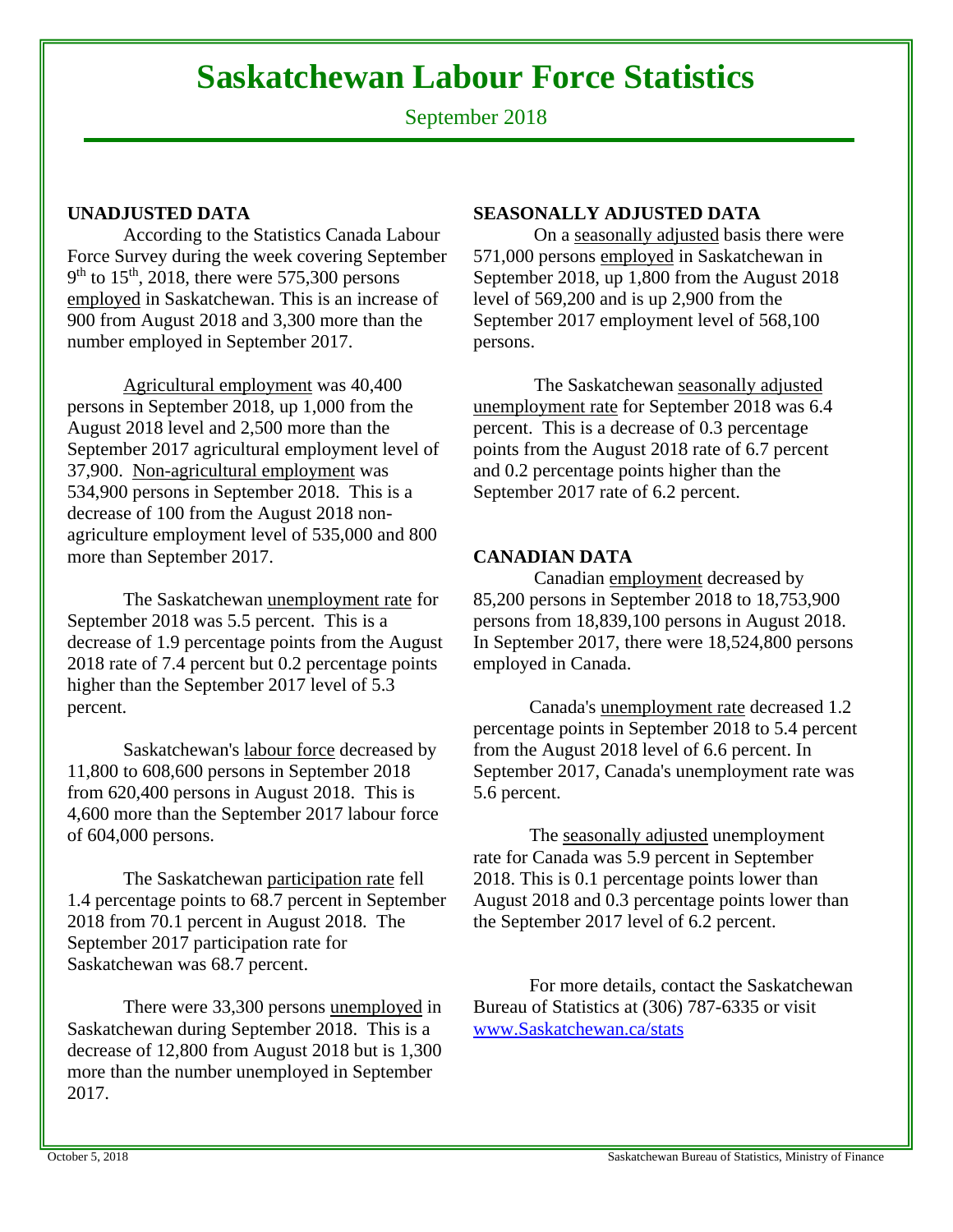# **SUMMARY LABOUR FORCE STATISTICS, CANADA AND THE PRAIRIE PROVINCES**

|                               | <b>September</b> | <b>August</b> | <b>September</b> | <b>Change from</b> |                  |
|-------------------------------|------------------|---------------|------------------|--------------------|------------------|
|                               | <u>2018</u>      | 2018          | 2017             | <b>Last Month</b>  | <b>Last Year</b> |
| <b>CANADA</b>                 |                  |               |                  |                    |                  |
| <b>Labour Force ('000)</b>    | 19,824.5         | 20,177.1      | 19,633.8         | $-352.6$           | 190.7            |
| <b>Employed ('000)</b>        | 18,753.9         | 18,839.1      | 18,524.8         | $-85.2$            | 229.1            |
| Full-Time ('000)              | 15,266.6         | 15,756.6      | 15,048.3         | $-490.0$           | 218.3            |
| Part-Time ('000)              | 3,487.3          | 3,082.5       | 3,476.4          | 404.8              | 10.9             |
| Unemployed ('000)             | 1,070.6          | 1,338.0       | 1,109.0          | $-267.4$           | $-38.4$          |
| <b>Unemployment Rate (%)</b>  | 5.4              | 6.6           | 5.6              | $-1.2$             | $-0.2$           |
| Unemployment Rate (%)         |                  |               |                  |                    |                  |
| <b>Seasonally Adjusted</b>    | 5.9              | 6.0           | 6.2              | $-0.1$             | $-0.3$           |
| <b>Participation Rate (%)</b> | 65.2             | 66.5          | 65.5             | $-1.3$             | $-0.3$           |
| <b>SASKATCHEWAN</b>           |                  |               |                  |                    |                  |
| <b>Labour Force ('000)</b>    | 608.6            | 620.4         | 604.0            | $-11.8$            | 4.6              |
| <b>Employed ('000)</b>        | 575.3            | 574.4         | 572.0            | 0.9                | 3.3              |
| Full-Time ('000)              | 476.7            | 483.1         | 475.7            | $-6.4$             | 1.0              |
| Part-Time ('000)              | 98.6             | 91.3          | 96.3             | 7.3                | 2.3              |
| Unemployed ('000)             | 33.3             | 46.1          | 32.0             | $-12.8$            | 1.3              |
| Unemployment Rate (%)         | 5.5              | 7.4           | 5.3              | $-1.9$             | 0.2              |
| <b>Unemployment Rate (%)</b>  |                  |               |                  |                    |                  |
| <b>Seasonally Adjusted</b>    | 6.4              | 6.7           | 6.2              | $-0.3$             | 0.2              |
| <b>Participation Rate (%)</b> | 68.7             | 70.1          | 68.7             | $-1.4$             | 0.0              |
|                               |                  |               |                  |                    |                  |
| <b>ALBERTA</b>                |                  |               |                  |                    |                  |
| <b>Labour Force ('000)</b>    | 2,505.5          | 2,543.9       | 2,464.3          | $-38.4$            | 41.2             |
| <b>Employed</b> ('000)        | 2,348.1          | 2,354.4       | 2,294.5          | $-6.3$             | 53.6             |
| Full-Time ('000)              | 1,925.0          | 1,961.8       | 1,887.0          | $-36.8$            | 38.0             |
| Part-Time ('000)              | 423.2            | 392.5         | 407.4            | 30.7               | 15.8             |
| Unemployed ('000)             | 157.4            | 189.6         | 169.8            | $-32.2$            | $-12.4$          |
| <b>Unemployment Rate (%)</b>  | 6.3              | 7.5           | 6.9              | $-1.2$             | $-0.6$           |
| <b>Unemployment Rate (%)</b>  |                  |               |                  |                    |                  |
| <b>Seasonally Adjusted</b>    | 7.0              | 6.7           | 7.8              | 0.3                | $-0.8$           |
| <b>Participation Rate (%)</b> | 72.0             | 73.2          | 71.7             | $-1.2$             | 0.3              |
| <b>MANITOBA</b>               |                  |               |                  |                    |                  |
| <b>Labour Force ('000)</b>    | 687.3            | 701.2         | 682.8            | $-13.9$            | 4.5              |
| <b>Employed ('000)</b>        | 650.2            | 653.9         | 646.7            | $-3.7$             | 3.5              |
| Full-Time ('000)              | 525.5            | 539.9         | 523.2            | $-14.4$            | 2.3              |
| Part-Time ('000)              | 124.7            | 114.0         | 123.4            | 10.7               | 1.3              |
| Unemployed ('000)             | 37.0             | 47.3          | 36.1             | $-10.3$            | 0.9              |
| <b>Unemployment Rate (%)</b>  | 5.4              | 6.7           | 5.3              | $-1.3$             | 0.1              |
| <b>Unemployment Rate (%)</b>  |                  |               |                  |                    |                  |
| <b>Seasonally Adjusted</b>    | 5.8              | 5.8           | 5.6              | 0.0                | 0.2              |
| <b>Participation Rate (%)</b> | 66.9             | 68.3          | 67.2             | $-1.4$             | $-0.3$           |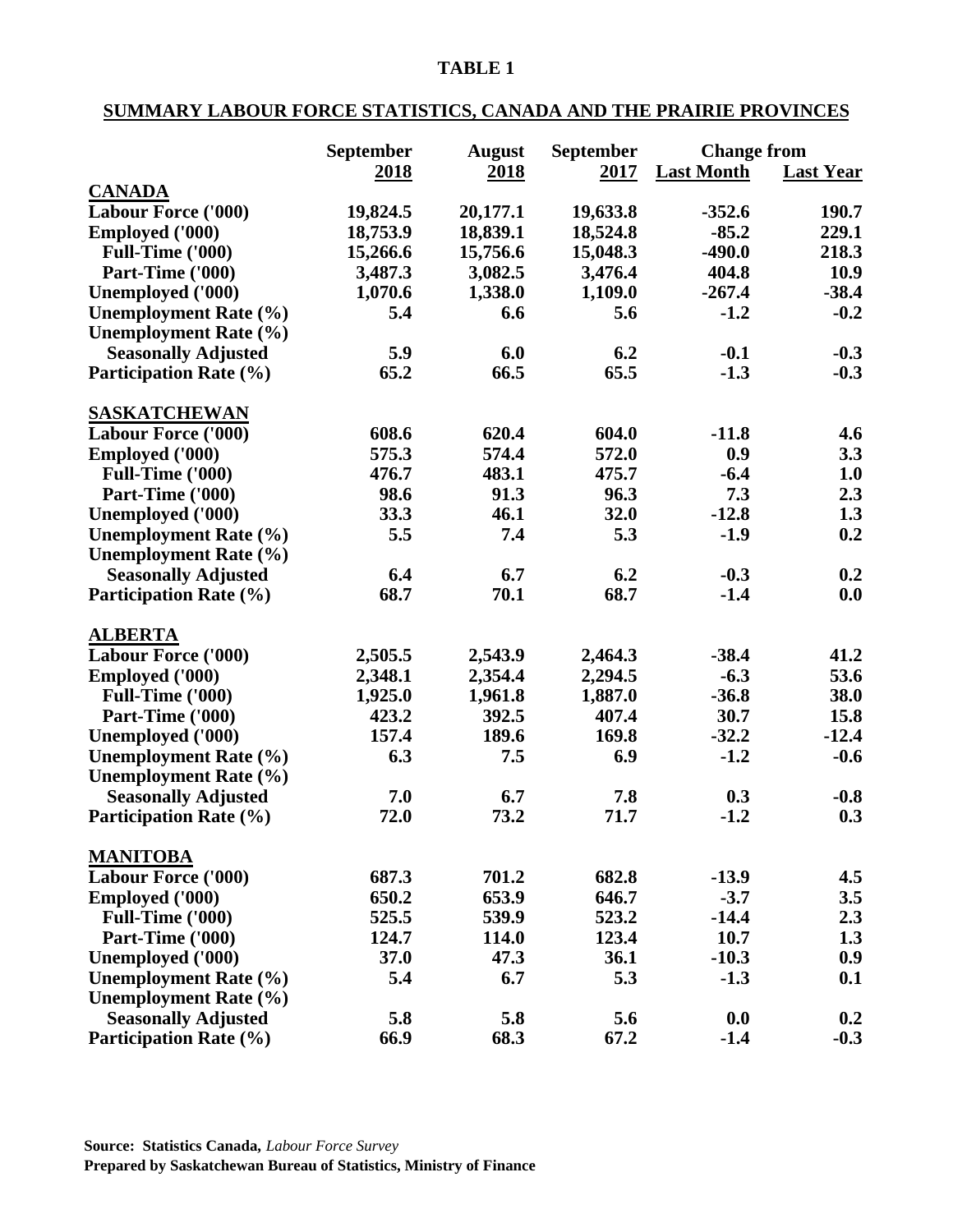# **SASKATCHEWAN LABOUR FORCE STATISTICS**

|                            | September   | <b>August</b> | September | <b>Change from</b> |                  |
|----------------------------|-------------|---------------|-----------|--------------------|------------------|
|                            | <b>2018</b> | <b>2018</b>   | 2017      | <b>Last Month</b>  | <b>Last Year</b> |
| <b>LABOUR FORCE ('000)</b> | 608.6       | 620.4         | 604.0     | $-11.8$            | 4.6              |
| <b>Male</b>                | 331.4       | 336.6         | 328.2     | $-5.2$             | 3.2              |
| Female                     | 277.2       | 283.9         | 275.8     | $-6.7$             | 1.4              |
| 15-24 Years of Age         | 83.5        | 96.8          | 82.8      | $-13.3$            | 0.7              |
| $25+$ Years of age         | 525.1       | 523.7         | 521.3     | 1.4                | 3.8              |
| <b>EMPLOYED ('000)</b>     | 575.3       | 574.4         | 572.0     | 0.9                | 3.3              |
| <b>Male</b>                | 312.1       | 314.6         | 310.9     | $-2.5$             | 1.2              |
| <b>Female</b>              | 263.1       | 259.7         | 261.2     | 3.4                | 1.9              |
| 15-24 Years of Age         | 74.5        | 84.3          | 73.0      | $-9.8$             | 1.5              |
| 25+ Years of age           | 500.7       | 490.1         | 499.1     | 10.6               | 1.6              |
| <b>UNEMPLOYED ('000)</b>   | 33.3        | 46.1          | 32.0      | $-12.8$            | 1.3              |
| <b>Male</b>                | 19.3        | 21.9          | 17.3      | $-2.6$             | 2.0              |
| <b>Female</b>              | 14.0        | 24.1          | 14.6      | $-10.1$            | $-0.6$           |
| 15-24 Years of Age         | 8.9         | 12.5          | 9.8       | $-3.6$             | $-0.9$           |
| $25+$ Years of age         | 24.4        | 33.6          | 22.2      | $-9.2$             | 2.2              |
| <b>UNEMPLOYMENT</b>        |             |               |           |                    |                  |
| RATE $(% )$                | 5.5         | 7.4           | 5.3       | $-1.9$             | 0.2              |
| <b>Male</b>                | 5.8         | 6.5           | 5.3       | $-0.7$             | 0.5              |
| <b>Female</b>              | 5.1         | 8.5           | 5.3       | $-3.4$             | $-0.2$           |
| 15-24 Years of Age         | 10.7        | 12.9          | 11.8      | $-2.2$             | $-1.1$           |
| 25+ Years of age           | 4.6         | 6.4           | 4.3       | $-1.8$             | 0.3              |
| <b>PARTICIPATION</b>       |             |               |           |                    |                  |
| RATE $(\% )$               | 68.7        | 70.1          | 68.7      | $-1.4$             | 0.0              |
| <b>Male</b>                | 74.2        | 75.4          | 74.1      | $-1.2$             | 0.1              |
| <b>Female</b>              | 63.1        | 64.7          | 63.3      | $-1.6$             | $-0.2$           |
| 15-24 Years of Age         | 63.1        | 73.1          | 61.9      | $-10.0$            | 1.2              |
| 25+ Years of age           | 69.7        | 69.6          | 70.0      | 0.1                | $-0.3$           |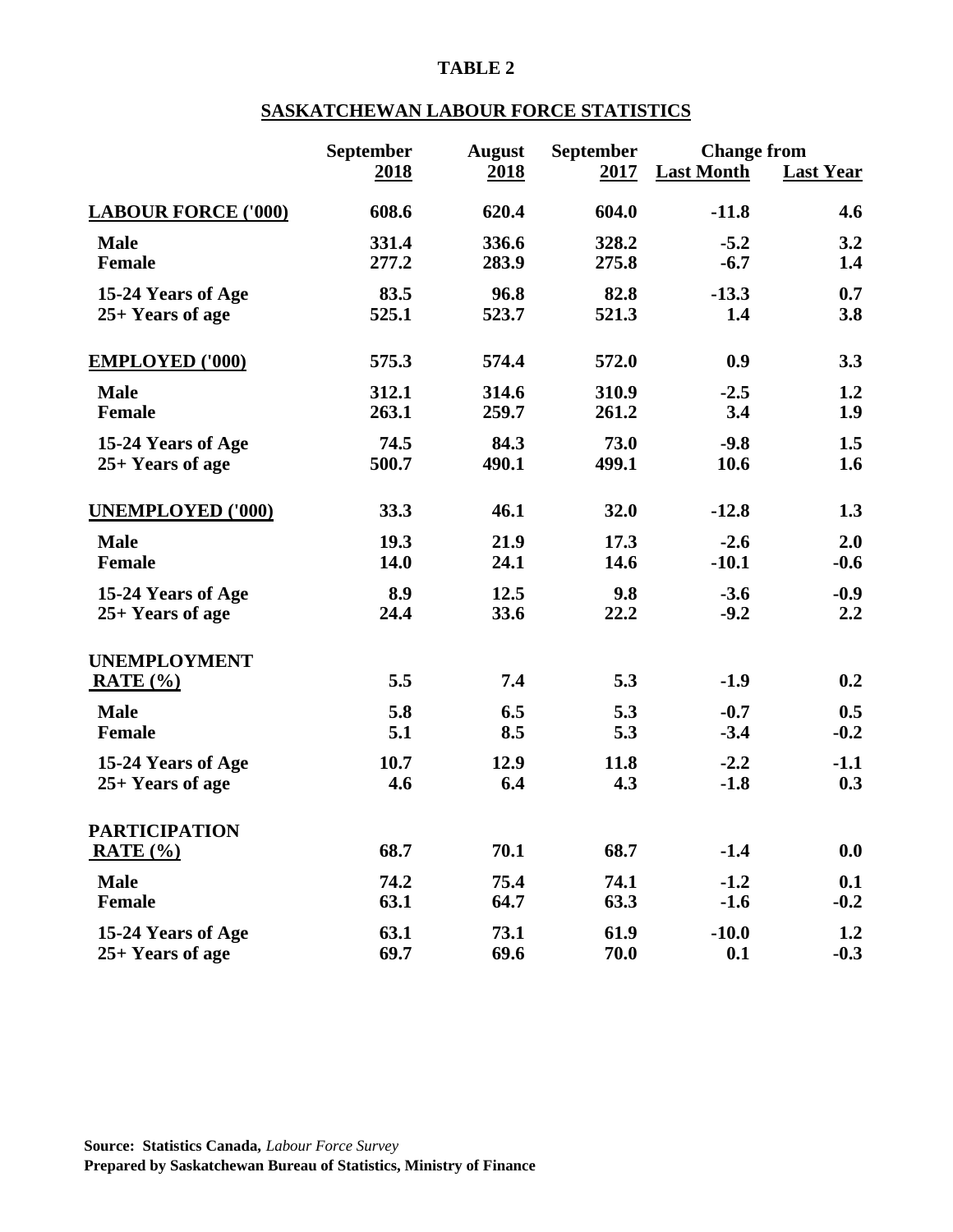## **SASKATCHEWAN EMPLOYED LABOUR FORCE**

|                                  | September | <b>August</b> | September | <b>Change from</b> |                  |
|----------------------------------|-----------|---------------|-----------|--------------------|------------------|
|                                  | 2018      | 2018          | 2017      | <b>Last Month</b>  | <b>Last Year</b> |
| <b>INDUSTRY ('000)</b>           |           |               |           |                    |                  |
| <b>Agriculture</b>               | 40.4      | 39.4          | 37.9      | 1.0                | 2.5              |
| <b>Forestry, Fishing, Mining</b> |           |               |           |                    |                  |
| and Oil & Gas                    | 22.5      | 23.5          | 24.1      | $-1.0$             | $-1.6$           |
| <b>Utilities</b>                 | 7.2       | 7.7           | 6.7       | $-0.5$             | 0.5              |
| <b>Construction</b>              | 53.4      | 52.7          | 54.6      | 0.7                | $-1.2$           |
| <b>Manufacturing</b>             | 27.3      | 27.4          | 27.2      | $-0.1$             | 0.1              |
| <b>Trade</b>                     | 88.1      | 89.9          | 92.7      | $-1.8$             | $-4.6$           |
| <b>Transportation and</b>        |           |               |           |                    |                  |
| Warehousing                      | 28.1      | 26.9          | 29.2      | 1.2                | $-1.1$           |
| <b>Finance, Insurance, Real</b>  |           |               |           |                    |                  |
| <b>Estate &amp; Leasing</b>      | 28.5      | 30.0          | 28.0      | $-1.5$             | 0.5              |
| <b>Professional, Scientific</b>  |           |               |           |                    |                  |
| and Technical Services           | 26.2      | 25.6          | 29.7      | 0.6                | $-3.5$           |
| <b>Business, Building and</b>    |           |               |           |                    |                  |
| <b>Other Support Services</b>    | 16.2      | 17.6          | 13.8      | $-1.4$             | 2.4              |
| <b>Educational Services</b>      | 45.4      | 33.5          | 40.5      | 11.9               | 4.9              |
| <b>Health Care and Social</b>    |           |               |           |                    |                  |
| <b>Assistance</b>                | 77.3      | 79.2          | 75.3      | $-1.9$             | 2.0              |
| <b>Information, Culture and</b>  |           |               |           |                    |                  |
| <b>Recreation</b>                | 19.7      | 22.3          | 20.5      | $-2.6$             | $-0.8$           |
| <b>Accommodation and Food</b>    |           |               |           |                    |                  |
| <b>Services</b>                  | 38.0      | 39.8          | 35.2      | $-1.8$             | 2.8              |
| <b>Other Services</b>            | 26.7      | 26.9          | 25.9      | $-0.2$             | 0.8              |
| <b>Public Administration</b>     | 30.2      | 32.1          | 30.9      | $-1.9$             | $-0.7$           |
| <b>Total</b>                     | 575.3     | 574.4         | 572       | 0.9                | 3.3              |
|                                  |           |               |           |                    |                  |
| <b>HOURS OF WORK ('000)</b>      |           |               |           |                    |                  |
| <b>Full-Time</b>                 | 476.7     | 483.1         | 475.7     | $-6.4$             | 1.0              |
| <b>Part-Time</b>                 | 98.6      | 91.3          | 96.3      | 7.3                | 2.3              |
| <b>CLASS OF WORKER ('000)</b>    |           |               |           |                    |                  |
| <b>Employees</b>                 | 476.3     | 476.0         | 468.1     | 0.3                | 8.2              |
| <b>Public Sector</b>             | 141.4     | 134.4         | 139.9     | 7.0                | 1.5              |
| <b>Private Sector</b>            | 334.8     | 341.6         | 328.2     | $-6.8$             | 6.6              |
| <b>Self-Employed</b>             | 99.0      | 98.4          | 104.0     | 0.6                | $-5.0$           |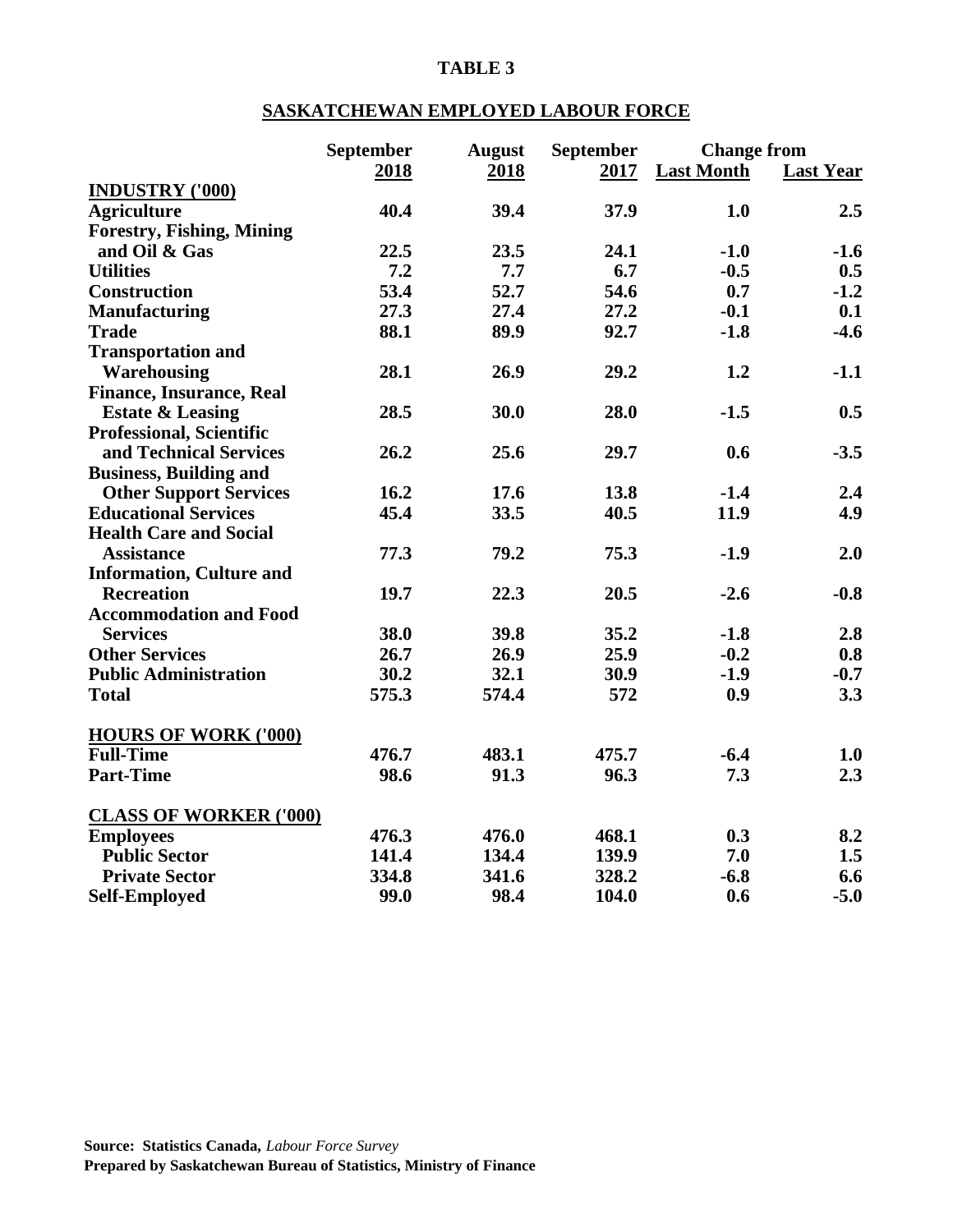## **CANADIAN AND PROVINCIAL LABOUR FORCE STATISTICS**

|                                    | <b>September</b> | <b>August</b> | <b>September</b> | <b>Change from</b> |                  |
|------------------------------------|------------------|---------------|------------------|--------------------|------------------|
|                                    | 2018             | <u>2018</u>   |                  | 2017 Last Month    | <b>Last Year</b> |
| <b>EMPLOYMENT ('000)</b>           |                  |               |                  |                    |                  |
| Canada                             | 18,753.9         | 18,839.1      | 18,524.8         | $-85.2$            | 229.1            |
| <b>Newfoundland &amp; Labrador</b> | 233.6            | 236.5         | 227.0            | $-2.9$             | 6.6              |
| <b>Prince Edward Island</b>        | 78.6             | 81.1          | 75.5             | $-2.5$             | 3.1              |
| <b>Nova Scotia</b>                 | 461.7            | 464.8         | 453.4            | $-3.1$             | 8.3              |
| <b>New Brunswick</b>               | 362.0            | 365.1         | 360.4            | $-3.1$             | 1.6              |
| Quebec                             | 4,271.5          | 4,294.9       | 4,261.0          | $-23.4$            | 10.5             |
| <b>Ontario</b>                     | 7,246.4          | 7,302.3       | 7,158.4          | $-55.9$            | 88.0             |
| <b>Manitoba</b>                    | 650.2            | 653.9         | 646.7            | $-3.7$             | 3.5              |
| <b>Saskatchewan</b>                | 575.3            | 574.4         | 572.0            | 0.9                | 3.3              |
| <b>Alberta</b>                     | 2,348.1          | 2,354.4       | 2,294.5          | $-6.3$             | 53.6             |
| <b>British Columbia</b>            | 2,526.4          | 2,511.8       | 2,476.0          | 14.6               | 50.4             |
| <b>UNEMPLOYMENT RATE (%)</b>       |                  |               |                  |                    |                  |
| Canada                             | 5.4              | 6.6           | 5.6              | $-1.2$             | $-0.2$           |
| <b>Newfoundland &amp; Labrador</b> | 11.7             | 12.9          | 12.9             | $-1.2$             | $-1.2$           |
| <b>Prince Edward Island</b>        | 5.9              | 7.0           | 7.2              | $-1.1$             | $-1.3$           |
| <b>Nova Scotia</b>                 | 6.8              | 8.6           | 8.0              | $-1.8$             | $-1.2$           |
| <b>New Brunswick</b>               | 6.6              | 8.2           | 6.4              | $-1.6$             | 0.2              |
| Quebec                             | 4.9              | 6.1           | 5.4              | $-1.2$             | $-0.5$           |
| <b>Ontario</b>                     | 5.6              | 6.5           | 5.3              | $-0.9$             | 0.3              |
| <b>Manitoba</b>                    | 5.4              | 6.7           | 5.3              | $-1.3$             | 0.1              |
| <b>Saskatchewan</b>                | 5.5              | 7.4           | 5.3              | $-1.9$             | 0.2              |
| <b>Alberta</b>                     | 6.3              | 7.5           | 6.9              | $-1.2$             | $-0.6$           |
| <b>British Columbia</b>            | 3.9              | 5.6           | 4.7              | $-1.7$             | $-0.8$           |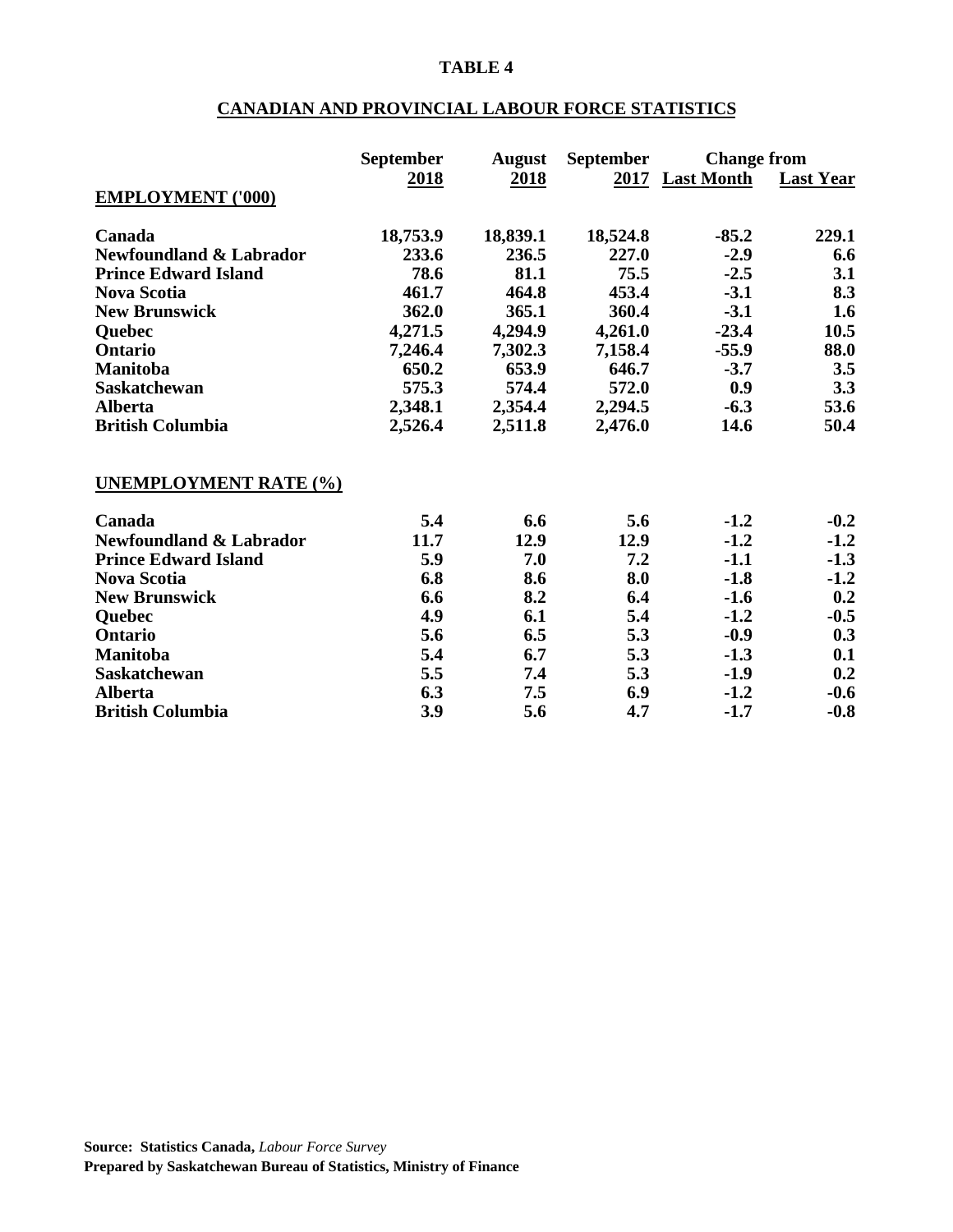## **CANADIAN AND PROVINCIAL LABOUR FORCE STATISTICS**

|                                    |                  | (Seasonally Adjusted) |                  |                    |                  |
|------------------------------------|------------------|-----------------------|------------------|--------------------|------------------|
|                                    | <b>September</b> | <b>August</b>         | <b>September</b> | <b>Change from</b> |                  |
|                                    | 2018             | 2018                  |                  | 2017 Last Month    | <b>Last Year</b> |
| <b>EMPLOYMENT ('000)</b>           |                  |                       |                  |                    |                  |
| Canada                             | 18,693.8         | 18,630.5              | 18,471.4         | 63.3               | 222.4            |
| <b>Newfoundland &amp; Labrador</b> | 227.1            | 226.3                 | 221.6            | 0.8                | 5.5              |
| <b>Prince Edward Island</b>        | 76.4             | 76.2                  | 73.2             | 0.2                | 3.2              |
| <b>Nova Scotia</b>                 | 456.2            | 454.6                 | 448.0            | 1.6                | 8.2              |
| <b>New Brunswick</b>               | 354.6            | 353.0                 | 353.1            | 1.6                | 1.5              |
| Quebec                             | 4,245.0          | 4,253.3               | 4,228.9          | $-8.3$             | 16.1             |
| Ontario                            | 7,261.0          | 7,224.9               | 7,178.2          | 36.1               | 82.8             |
| <b>Manitoba</b>                    | 648.1            | 649.2                 | 644.5            | $-1.1$             | 3.6              |
| <b>Saskatchewan</b>                | 571.0            | 569.2                 | 568.1            | 1.8                | 2.9              |
| <b>Alberta</b>                     | 2,337.9          | 2,340.8               | 2,282.4          | $-2.9$             | 55.5             |
| <b>British Columbia</b>            | 2,516.4          | 2,483.1               | 2,473.4          | 33.3               | 43.0             |
| <b>UNEMPLOYMENT RATE (%)</b>       |                  |                       |                  |                    |                  |
| Canada                             | 5.9              | 6.0                   | 6.2              | $-0.1$             | $-0.3$           |
| <b>Newfoundland &amp; Labrador</b> | 13.6             | 14.4                  | 15.0             | $-0.8$             | $-1.4$           |
| <b>Prince Edward Island</b>        | 8.7              | 9.3                   | 10.2             | $-0.6$             | $-1.5$           |
| <b>Nova Scotia</b>                 | 7.8              | 8.4                   | 9.0              | $-0.6$             | $-1.2$           |
| <b>New Brunswick</b>               | 7.9              | 8.3                   | 7.9              | $-0.4$             | 0.0              |
| <b>Ouebec</b>                      | 5.3              | 5.6                   | 6.0              | $-0.3$             | $-0.7$           |
| <b>Ontario</b>                     | 5.9              | 5.7                   | 5.7              | 0.2                | 0.2              |
| <b>Manitoba</b>                    | 5.8              | 5.8                   | 5.6              | 0.0                | 0.2              |
| <b>Saskatchewan</b>                | 6.4              | 6.7                   | 6.2              | $-0.3$             | 0.2              |
| <b>Alberta</b>                     | 7.0              | 6.7                   | 7.8              | 0.3                | $-0.8$           |
| <b>British Columbia</b>            | 4.2              | 5.3                   | 4.9              | $-1.1$             | $-0.7$           |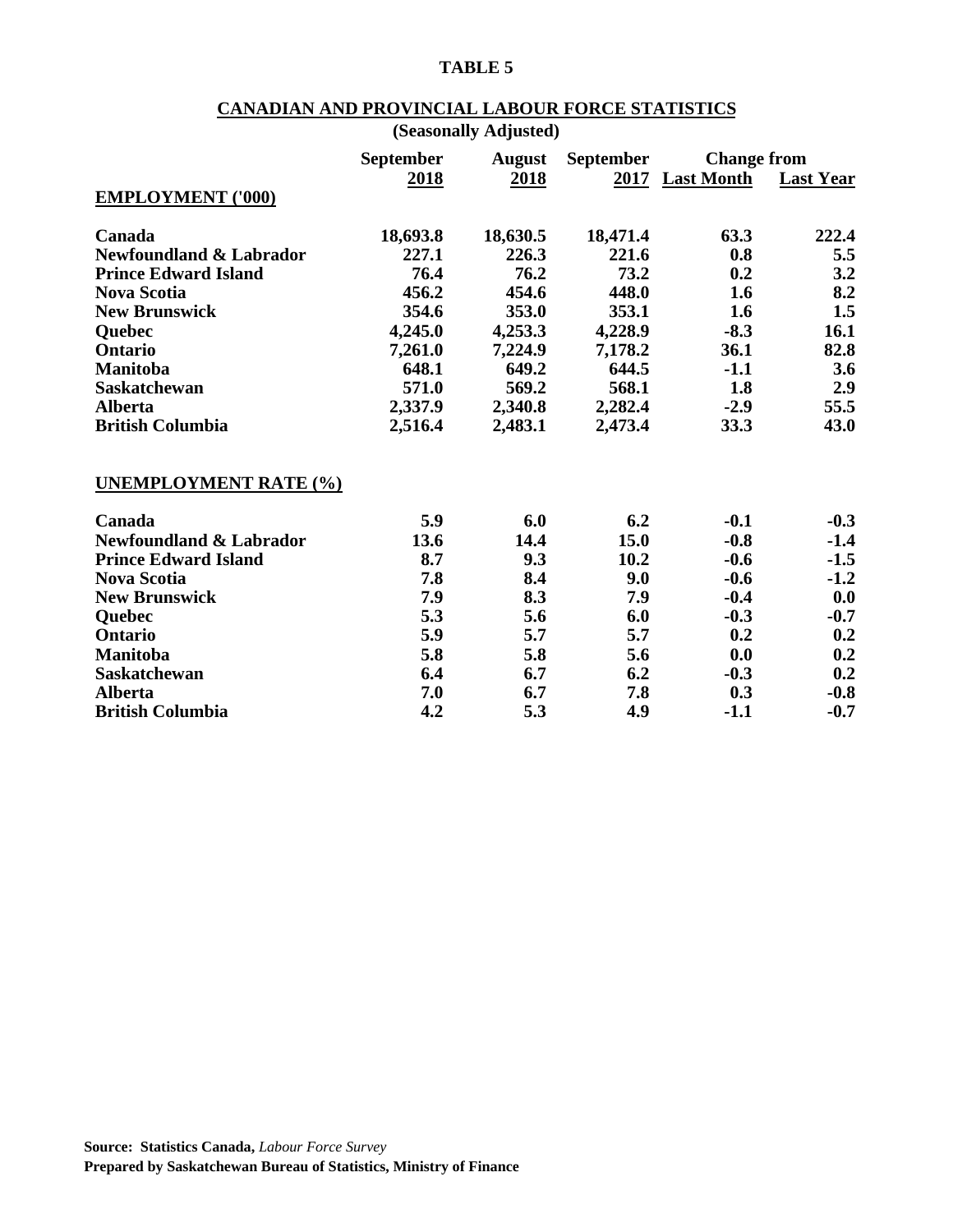# **SUB-PROVINCIAL LABOUR FORCE STATISTICS**

| (3 Month Moving Average) |  |  |  |  |
|--------------------------|--|--|--|--|
|--------------------------|--|--|--|--|

| <b>CANADIAN CITIES</b><br><b>UNEMPLOYMENT RATE (%)</b>                     | <b>September</b><br>2018 | <b>August</b><br>2018 | <b>September</b> | <b>Change from</b><br>2017 Last Month | <b>Last Year</b> |
|----------------------------------------------------------------------------|--------------------------|-----------------------|------------------|---------------------------------------|------------------|
| St. John's                                                                 | 10.1                     | 9.9                   | 9.1              | 0.2                                   | 1.0              |
| <b>Halifax</b>                                                             | 6.5                      | 6.6                   | 7.0              | $-0.1$                                | $-0.5$           |
| <b>Saint John</b>                                                          | 5.8                      | 6.0                   | 5.7              | $-0.2$                                | 0.1              |
| <b>Ouebec</b>                                                              | 3.9                      | 3.8                   | 4.0              | 0.1                                   | $-0.1$           |
| <b>Montreal</b>                                                            | 6.3                      | 6.3                   | 6.9              | 0.0                                   | $-0.6$           |
| <b>Ottawa-Gatineau</b>                                                     | 5.0                      | 5.2                   | 6.2              | $-0.2$                                | $-1.2$           |
| <b>Toronto</b>                                                             | 6.5                      | 6.6                   | 6.5              | $-0.1$                                | 0.0              |
| <b>Greater Sudbury</b>                                                     | 6.2                      | 6.7                   | 6.2              | $-0.5$                                | 0.0              |
| <b>Winnipeg</b>                                                            | 6.6                      | 6.7                   | 6.1              | $-0.1$                                | 0.5              |
| Regina                                                                     | 6.7                      | 6.6                   | 5.6              | 0.1                                   | 1.1              |
| <b>Saskatoon</b>                                                           | 7.4                      | 7.3                   | 7.8              | 0.1                                   | $-0.4$           |
| Calgary                                                                    | 8.4                      | 8.4                   | 8.7              | 0.0                                   | $-0.3$           |
| <b>Edmonton</b>                                                            | 6.6                      | 6.7                   | 8.8              | $-0.1$                                | $-2.2$           |
| <b>Vancouver</b>                                                           | 4.6                      | 4.9                   | 4.7              | $-0.3$                                | $-0.1$           |
| <b>Victoria</b>                                                            | 4.0                      | 4.5                   | 4.5              | $-0.5$                                | $-0.5$           |
| <b>SASKATCHEWAN</b><br><b>ECONOMIC REGIONS</b><br><b>EMPLOYMENT ('000)</b> |                          |                       |                  |                                       |                  |
| <b>Regina-Moose Mountain</b>                                               | 184.5                    | 186.1                 | 182.6            | $-1.6$                                | 1.9              |
| <b>Swift Current-Moose Jaw</b>                                             | 50.7                     | 50.6                  | 50.2             | 0.1                                   | 0.5              |
| Saskatoon-Biggar                                                           | 204.0                    | 205.2                 | 204.3            | $-1.2$                                | $-0.3$           |
| <b>Yorkton-Melville</b>                                                    | 36.6                     | 36.2                  | 39.7             | 0.4                                   | $-3.1$           |
| <b>Prince Albert &amp; Northern</b>                                        | 97.9                     | 98.5                  | 96.3             | $-0.6$                                | 1.6              |

**Note: All data in this table are three month moving averages, ending in the month specified in the table. For example, the data for July are an average of the three months ending in July (May, June and July)**